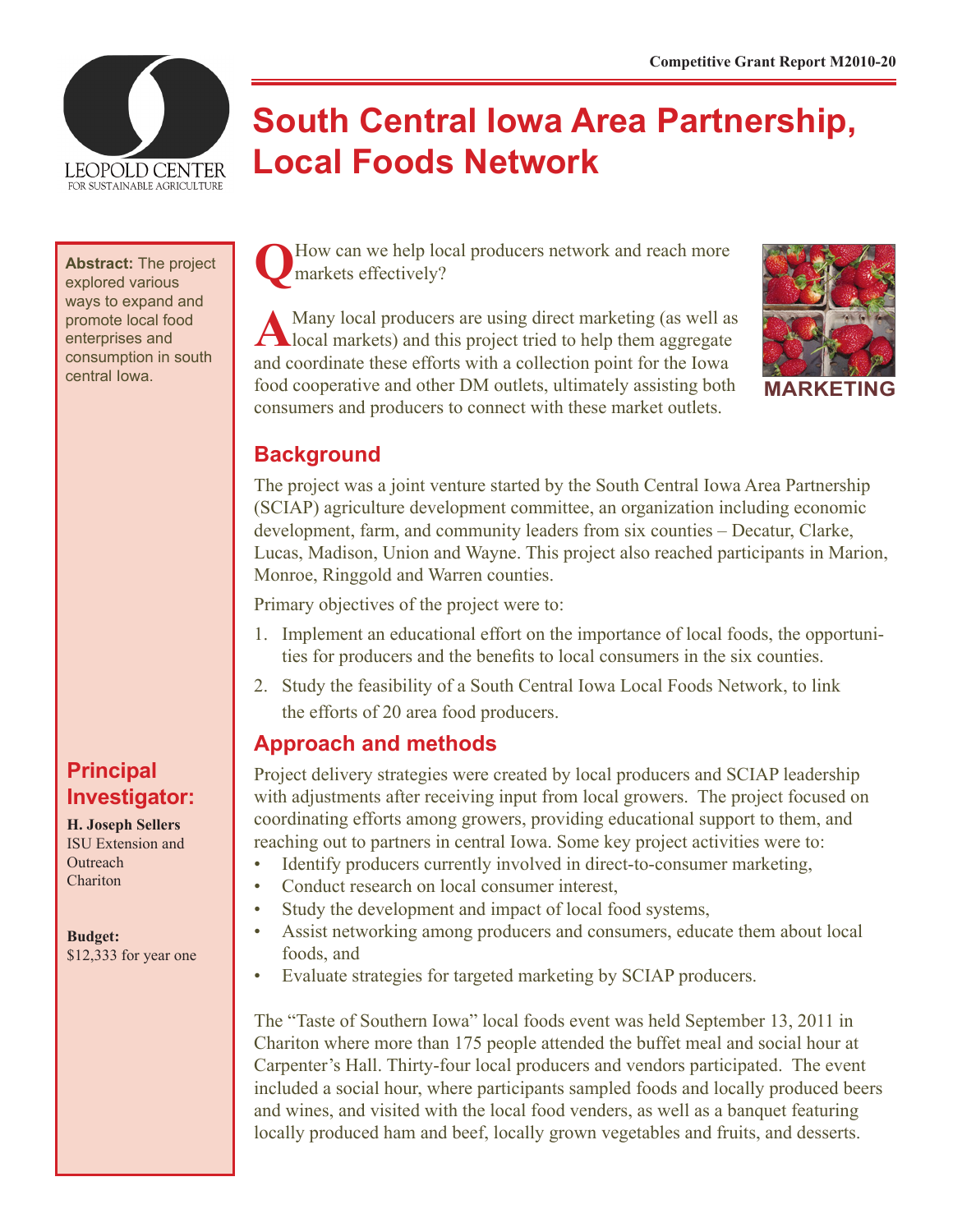Local sponsors included Tourism Lucas County, Lucas County Development Corporation, South Central Iowa Area Partnership, Iowa State University Extension and Outreach – Lucas County, and Thelma Saxton, Carpenter's Hall.

#### **Results and discussion**

The project leaders found that 15 local producers already were members of the Iowa Food Cooperative and they also market to other venues in central Iowa. The producers and local consumers suggested increasing coordination between southern and central Iowa production efforts. Initial efforts included:

- A coordination, aggregation and distribution hub in Chariton or Osceola, and
- Recruitment of consumer members in south central Iowa.

Ongoing discussions with producers and food entrepreneurs showed considerable interest in the "shared-use kitchen incubator" concept. A study also identified training and education needs that will be addressed in 2012. Next steps in both the distribution planning and study of the shared use kitchens are more in-depth evaluation of both and creating business models that are economically feasible.

### **Conclusions**

- Local economic development leaders and producers are interested in continued cooperation and coordination of efforts.
- The community kitchen concept deserves more study, in partnership with central Iowa ventures.
- Local leadership will establish a delivery and distribution point for local producers and consumers to access local foods from the Iowa Food Cooperative.
- It is important to continue to partner with other groups with more staff and resources to create opportunities for local producers.
- The "Taste of Southern Iowa" has gained momentum and will be repeated in Chariton, and recreated in other southern Iowa locations in 2012.

Further work needs to be done to set directions for this group, and determine how SCIAP fits with other efforts in central Iowa, the Creston area, Albia and Fairfield. A membership campaign to enlist southern Iowa membership in the Iowa Food Cooperative started in April 2012. A collection and distribution site has been selected in Chariton, where there is another potential site. Twice-a-month delivery dates will serve producers and consumers in the region.

A study (funded by the Leopold Center) on shared-use kitchens is being done in partnership with Valley Junction, Sherman Hill, and Chariton ventures. Results and the amount of commitment will determine future efforts by the investigator.

#### **Impact of results**

The project addressed the objectives as identified by the stakeholders. There was good response to the educational programming and networking efforts, particularly for the business skills building exercises for producers, and awareness building and networking demonstrated by the "Taste of Southern Iowa."

More than 40 producers were involved in ongoing project efforts. Overlap with